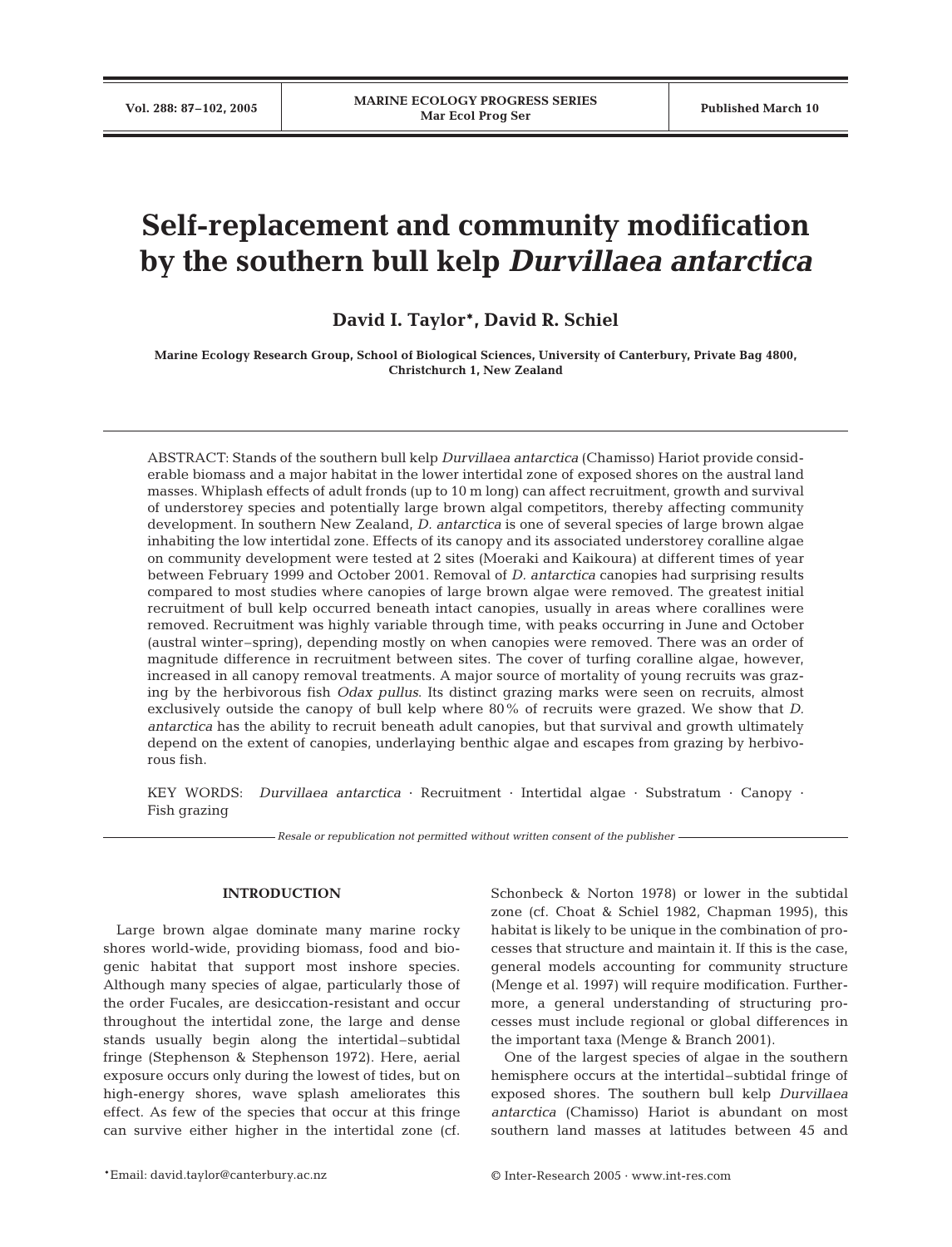60° S including Tasmania, Chile, New Zealand and the sub-antarctic islands (Hay & South 1979, Santelices et al. 1980, Santelices 1990a). This species is the largest member of the order Fucales (Hurd 2000) and is surpassed in size only by a few of the largest laminarian algae. Fronds of this species can reach 10 m in length, while their biomass reaches up to 80 kg  $\mathrm{m}^{-2}$  (Santelices et al. 1980, D.R.S. unpubl. data). Its positive effects on communities include the provision of habitat for grazing invertebrates that reside in and around hold fasts of adult plants (Hay 1977, Santelices 1990a, Edgar & Burton 2000). For example, Edgar & Burton (2000) found 23 macro-invertebrate taxa associated with *D. antarctica* holdfasts on the subantarctic Heard Island. However, *D. antarctica* can also reduce or eliminate other species through the whiplash effects of its fronds (Santelices et al. 1980), leaving only a few species of tough foliose and coralline algae intact near canopies of *D. antarctica*.

Unlike Chile, however, where most of the potentially competing species are laminarian algae, particularly the tough *Lessonia nigrescens* (Santelices et al. 1980, Santelices & Ojeda 1984, Santelices 1990a), southern New Zealand has a rich flora of fucalean species as well as a wide variety of red algae in the lowest intertidal zone (Naylor 1953, Hay 1977, Schiel 1990, Nelson 1994, Schiel et al. 1995). *Durvillaea antarctica* occurs almost exclusively at exposed, outer coast sites, occasionally intruding into semi-exposed areas (such as behind headlands), but never into sheltered areas (Santelices 1990a, Taylor & Schiel 2003). There are usually few other foliose algae present, except hardy turfing coralline and other red algae, in the vicinity of adult bull kelp. Recruitment can be extensive. In southern New Zealand, Hay & South (1981) found that dense recruitment occurred in patches where plants were removed. This tended to be seasonal because in southern New Zealand, *D. antarctica* reproduces during austral autumn and winter (April to September) (Hay 1977) and greatest recruitment occurs during late winter–early spring.

Algal canopies can affect spore dispersal, light and nutrient supply to areas below, and the whiplash of fronds and the extensive areas occupied by holdfasts can pre-empt successful recruitment (Kennelly 1983, Dayton et al. 1984, Santelices & Ojeda 1984, Schiel & Foster 1986, Foster & Schiel 1987, Schiel 1988, 1990, Santelices 1990b, Connell 2003a). Consequently, large brown algae often recruit poorly beneath adult canopies compared to gaps outside them. For example, Santelices & Ojeda (1984) found that canopy effects and grazing combined to inhibit recruitment of *Lessonia nigrescens* Bory in central Chile. For multi-species assemblages, however, much of our understanding of the effects of large brown algae canopies comes from

subtidal studies. For example, Dayton et al. (1984) followed demographic patterns of populations in southern California over a 10 yr period, removed canopies and seeded areas with sporogenic material of several algal species. They found a dominance hierarchy for light competition determined by adult canopy height, but a trade-off in the ability of higher canopies to withstand wave stresses. Of overriding importance, however, were the life-history constraints such as dispersal abilities and growth rates that determined the ability of each species to invade and persist under canopies of other algal species.

The relationship between recruitment of large brown algae and the corallines that occur beneath them is unclear. Coralline algae, a common feature of the understorey in lower intertidal and subtidal habitats, have been found both to inhibit the recruitment of some species and facilitate others (Connell 2003a,b). For example, Camus (1994) suggested that encrusting coralline algae reduced recruitment of *Lessonia nigrescens* in northern Chile by shedding epithallial cells. In other studies, turfing corallines facilitated recruitment of fucoid algae by providing suitable micro-habitat conditions (Brawley & Johnson 1991, 1993, Benedetti-Cecchi & Cinelli 1992).

Here, we seek to elucidate the structuring processes in one of the most dominant and extensive assemblages in southern New Zealand (Nelson 1994). We test the effects of *Durvillaea antarctica* canopies, understorey corallines and the influence of different timing of disturbances on algal community development. These are then discussed with reference to the prevailing understanding of these processes in other related assemblages.

# **MATERIALS AND METHODS**

**Study sites.** Two algal-covered platforms on the central eastern coast of South Island of New Zealand were used. First Bay, located on the NE end of the Kaikoura site  $(42^{\circ} 25' S, 173^{\circ} 44' E)$ , is a mudstone platform that extends 70 m from the land. At its eroded edge are small fragments of harder reef covered in *Durvillaea antarctica* (Hay 1979). Waves are rarely less than 1 m in height and oceanic swells hit the reef largely unimpeded. The other study site was a platform of volcanic rock on the northern end of Moeraki (45° 11' S, 170° 98' E, 400 km south of Kaikoura). It is around 200 m long and 60 m wide. It has large beds of *D. antarctica* on flat but broken reef along its seaward margin, which is exposed to oceanic swells. At both sites, *D. antarctica* occurs at the 0.1 to 0.25 m tidal level. Both sites are further described in Schiel & Taylor (1999).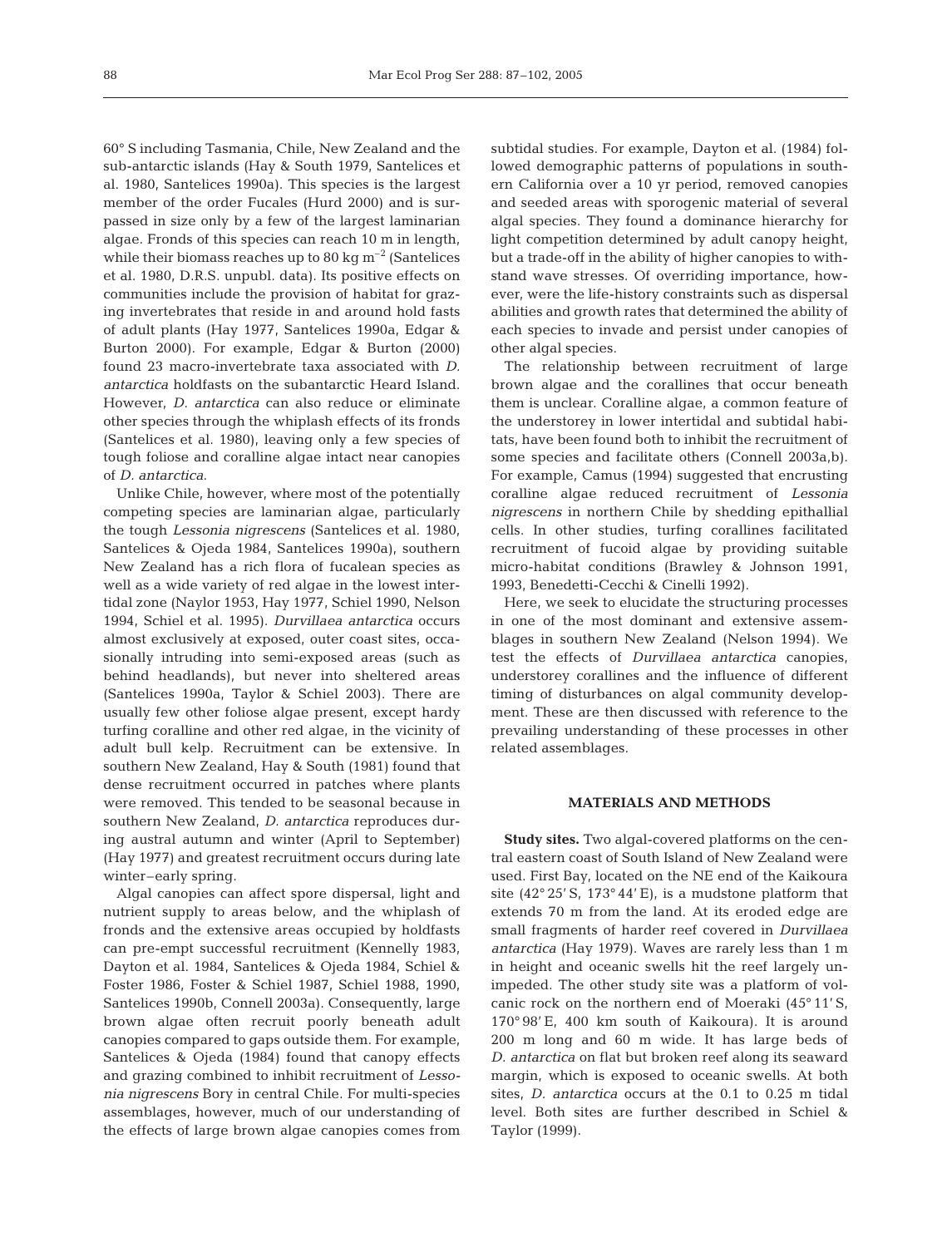The understorey at both sites is dominated by a complex of turfing and encrusting coralline algae, especially *Haloptilon roseum* (Lamarck) Garbary et Johansen, *Jania micrarthrodia* JV Lamouroux, *Corallina officinalis* Linnaeus and *Lithothamnion* spp., which together covered over 95% of the primary stubstrata at both sites (Table 1). Bare substratum was scarce  $(<5\%)$ , usually occurring in any abundance only where adult holdfasts had detached.

**Experimental design.** The intertidal–subtidal fringe of exposed shores is notoriously difficult to work in. It is only fully emerged on the lowest tides, but swell conditions can limit access and the ability to do some types of manipulative experiments. For example, we trialled several types of cages and fences to test grazing effects of gastropods, but all devices were pummelled and destroyed, usually within a month, by waves and the fronds of *Durvillaea antarctica*. Our experiments were, therefore, limited to canopy and substratum manipulations.

To test the effects of canopies and coralline algae on recruitment, 3 fully crossed factors were used: sites (n  $= 2$ , treated as random), canopies  $(+/-;$  fixed) and coralline algae  $(+/-;$  fixed). Plots  $(30 \times 30 \text{ cm})$  were marked under a canopy or in areas where canopies had been cleared, and randomly assigned as plus or minus coralline algae. Plots were marked with a plastic anchor plug. The coralline algae removal treatments were scraped back to bare rock using a tile hammer. To ensure that there were no 'whiplash' effects of the *Durvillaea antarctica* canopy in the clearance plots, canopies were removed for several metres away from adult plants so that none of the adult fronds were able to reach the clearance treatment plots. There were 4 replicates of each treatment

We tested the effect of disturbance at different times, by initiating the full design 5 times: in summer (January 1999), autumn (May 1999), winter (August 1999), spring (October 1999) and the following summer (Jan-

Table 1. Percentage cover (mean, SE) and abundance data (mean per  $0.09 \text{ m}^2$ ) for dominant species and functional groups in all treatments at Moeraki and Kaikoura before treatment initiation. Data are averages from all clearance times

|               | Unit At Day 0                  | Moeraki     | Kaikoura    |
|---------------|--------------------------------|-------------|-------------|
| $\%$          | All turfing corallines         | 40.8 (6.10) | 10.2(1.73)  |
| $\frac{0}{0}$ | Jania spp.                     | 32.6 (4.88) | 1.3(0.24)   |
| $\%$          | Haliptilon roseum              | 6.5(1.46)   | 6.9(1.23)   |
| $\%$          | All encrusting corallines      | 57.0 (6.09) | 85.1 (1.61) |
| $\%$          | Other foliose algae            | 7.9(1.80)   | 5.8 (1.34)  |
| $\%$          | Bare substratum                | 1.6(0.34)   | 4.2(0.72)   |
| $\%$          | Durvillaea antarctica canopy   | 100.0(0.05) | 99.8 (0.09) |
| $\%$          | Durvillaea antarctica recruits | 2.2(0.79)   | 1.5(0.47)   |
| #             | Durvillaea antarctica          | 2.1(0.83)   | 1.1(0.66)   |
| #             | Molluscan grazers              | 1.5(0.42)   | 1.5(0.29)   |

uary 2000). As the design was pre-planned, we were able to randomise all treatments through time and as these experiments were placed into the lowest tidal zone on exposed shores, monitoring had to be performed opportunistically when swell and tide conditions permitted. This was done prior to the experiment and then 5 times between May 1999 and October 2001. The first 4 sampling times were 5 to 7 mo apart. The last sample (October 2001) was to determine the result of the matured experimental treatments.

Treatments were monitored using a  $30 \times 30$  cm quadrat divided into 100 equally sized squares. Each treatment was visually assessed for the percentage cover of large brown algae, other foliose algae, encrusting coralline algae, turfing coralline algae, and bare rock. Invertebrate herbivores and large brown algal recruits were counted. In March and October 2001, the total length (base of holdfast to tip of blade) of each surviving *Durvillaea antarctica* recruit was measured. The number of recruits with lunate grazing marks was also recorded.

**Data analysis.** Analysis of variance models were used to test for treatment effects on the number and percentage cover of new *Durvillaea antarctica* recruits at 4 sampling periods. Analysis of variance models were also used to test for treatment effects on the percentage cover of turfing coralline algae, encrusting coralline algae and all other foliose algae at the end of the experiment in October 2001. The main factors were Site (random), Season cleared (summer 1998/99, autumn 1999, winter 1999, spring 1999, summer 1999/2000, fixed), Canopy (+/–, fixed) and Substratum (+/– coralline algae, fixed). Data were tested for homogeneity of variances using Cochran's test prior to analysis. If significant, data were square-root-transformed, arcsine-transformed or log-transformed (log  $[n + 1]$ ) prior to analysis. Where appropriate, Tukey HSD tests were used to locate differences among treatments following univariate analyses. Data were analysed in Statistica 5® (StatSoft).

## **RESULTS**

#### **Recruitment of** *Durvillaea antarctica*

Recruitment was highly variable across sites, treatments and sampling times (Table 2, Fig. 1). The summer 1998/99 treatments had far greater recruitment in Moeraki than in Kaikoura through the first 3 samples (Fig. 1A,F), and for most sampling times, the magnitude of treatment effects differed between sites (Table 2). On the last sampling date (October 2001), the most recruits appeared in Kaikoura in the treatment where the canopy and substratum were removed. The treat-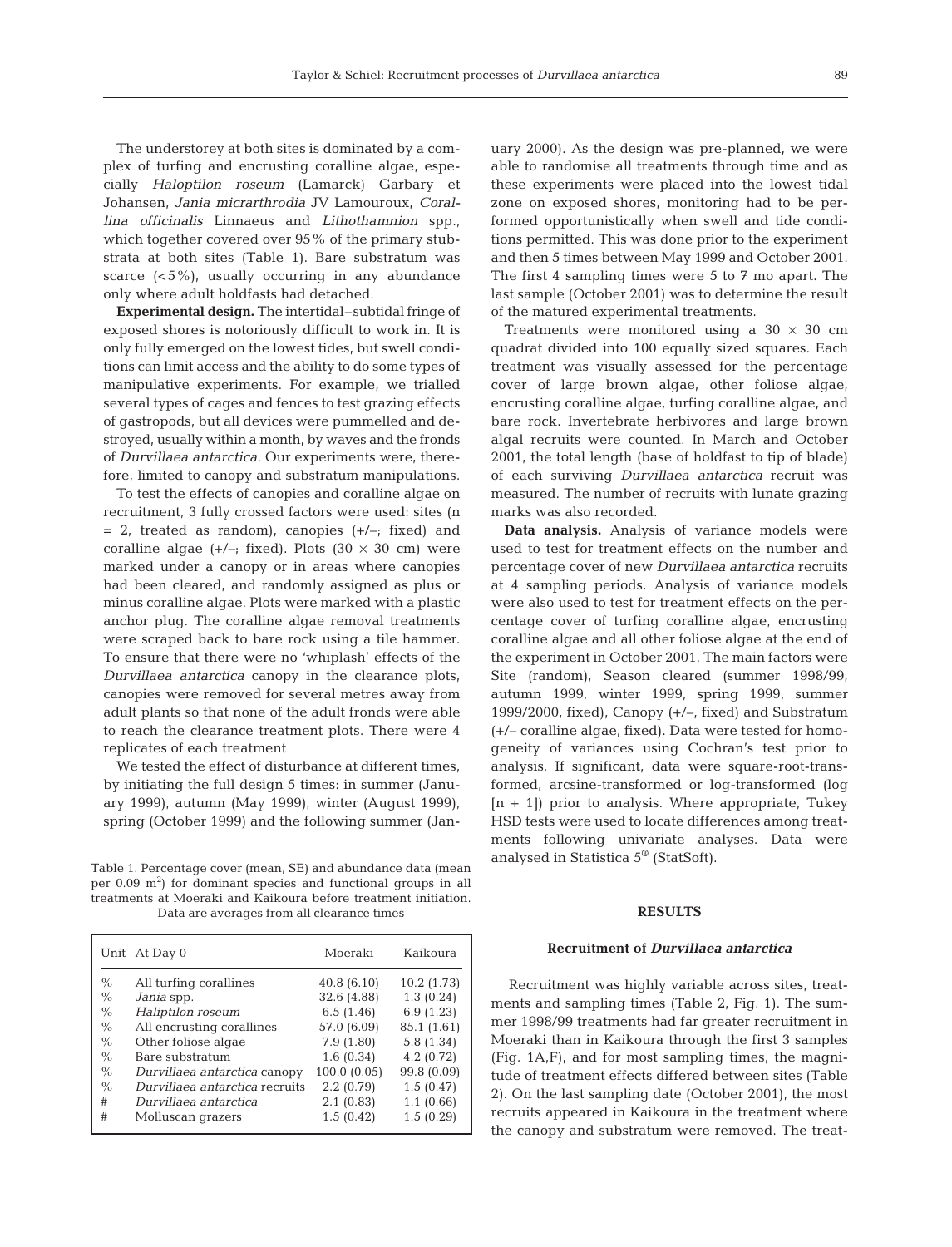| Source                                              | October 1999 <sup>a</sup> |           |          | June 2000 <sup>a</sup> |       |                  | March/April 2001 <sup>a</sup> |       |           | October 2001 <sup>b</sup> |           |                  |
|-----------------------------------------------------|---------------------------|-----------|----------|------------------------|-------|------------------|-------------------------------|-------|-----------|---------------------------|-----------|------------------|
|                                                     | df                        | <b>MS</b> | F        | df                     | MS    | $\boldsymbol{F}$ | df                            | MS    | F         | df                        | <b>MS</b> | $\boldsymbol{F}$ |
| <b>Site</b>                                         |                           | 22.62     | 19.64*** | $\mathbf{1}$           | 43.91 | 85.57***         | $\mathbf{1}$                  | 4.81  | $4.67*$   |                           | 28.85     | $25.24***$       |
| Season cleared                                      | 3                         | 13.70     | 3.12     | 4                      | 6.68  | 1.73             | 4                             | 11.08 | $7.81*$   | 4                         | 10.95     | 6.56             |
| Canopy                                              | 1                         | 0.08      | 0.04     | 1                      | 0.32  | 0.04             | 1                             | 0.00  | 0.00      | $\mathbf{1}$              | 0.02      | 0.00             |
| Substratum                                          |                           | 22.11     | 7.81     | 1                      | 8.25  | 0.83             |                               | 13.47 | 2.74      |                           | 22.97     | 14.56            |
| $\mathrm{Site} \times \mathrm{Sn}$                  | 3                         | 4.39      | $3.81*$  | 4                      | 3.85  | $7.51***$        | 4                             | 1.42  | 1.38      | 4                         | 1.67      | 1.46             |
| $\mathrm{Site} \times \mathrm{Can}$                 | $\mathbf{1}$              | 1.96      | 1.70     | $\mathbf{1}$           | 7.94  | 15.47***         | 1                             | 33.84 | 32.87***  | $\mathbf{1}$              | 11.61     | $10.16**$        |
| $Sn \times Can$                                     | 3                         | 4.56      | 0.82     | 4                      | 2.00  | 2.06             | 4                             | 4.32  | $4.83*$   | 4                         | 2.09      | 1.59             |
| $\text{Site} \times \text{Sub}$                     |                           | 2.83      | 2.46     | $\mathbf{1}$           | 9.88  | 19.25***         | 1                             | 4.92  | 4.78*     |                           | 1.58      | 1.38             |
| $Sn \times Sub$                                     | 3                         | 13.20     | 2.51     | 4                      | 5.28  | 0.93             | 4                             | 5.80  | 4.05      | 4                         | 3.41      | 3.58             |
| $Can \times Sub$                                    |                           | 6.37      | 0.81     |                        | 14.23 | 1.93             | $\mathbf{1}$                  | 0.64  | 17.88     |                           | 4.61      | 1.47             |
| $\text{Site} \times \text{Sn} \times \text{Can}$    | 3                         | 5.59      | $4.85**$ | 4                      | 0.97  | 1.90             | 4                             | 0.89  | 0.87      | 4                         | 1.32      | 1.15             |
| $\text{Site} \times \text{Sn} \times \text{Sub}$    | 3                         | 5.26      | $4.56**$ | 4                      | 5.67  | $11.04***$       | 4                             | 1.43  | 1.39      | 4                         | 0.95      | 0.83             |
| $\text{Site} \times \text{Can} \times \text{Sub}$ 1 |                           | 7.88      | $6.84*$  | 1                      | 7.37  | 14.37***         | 1                             | 0.04  | 0.03      |                           | 3.14      | 2.75             |
| $Sn \times Can \times Sub$                          | 3                         | 3.15      | 2.81     | 4                      | 2.82  | 1.06             | 4                             | 1.98  | $20.95**$ | 4                         | 1.14      | 0.66             |
| $\mathrm{Site} \times \mathrm{Sn} \times$           | 3                         | 1.12      | 0.98     | 4                      | 2.67  | $5.20***$        | 4                             | 0.09  | 0.09      | 4                         | 1.73      | 1.51             |
| $Can \times Sub$                                    |                           |           |          |                        |       |                  |                               |       |           |                           |           |                  |
| Error                                               |                           | 96        | 1.15     |                        | 120   | 0.51             |                               | 120   | 1.03      |                           | 120       | 1.14             |

Table 2. *Durvillaea antarctica*. Summary of ANOVA of the total number of new recruits with Site, Season cleared (Sn), Canopy (Can) and Substratum (Sub) as factors. Significance levels: \*p =  $0.05$ ; \*\*p =  $0.01$ ; \*\*\*p = 0.001. Data were (a) log (n+1) or (b) square-root-transformed. Bold indicates significant effects. Cochran's tests were not significant

ments initiated in autumn 1999 also recruited greatly by the following spring (October 1999) and mostly at Moeraki. There were significant Site × Season of clearance and Site  $\times$  Canopy interactions for most sampling periods, but these often depended on the season of clearance. Most recruits appeared in the +Canopy –Substratum treatments at Moeraki but in the –Can –Sub treatment in Kaikoura. As for the Summer 1998/99 treatments, about 6× as many recruits appeared at Moeraki than at Kaikoura. The treatments initiated in winter 1999 did not recruit well until the following winter (June 2000) (Fig. 1C,H). Again, most recruits appeared in Moeraki, in treatments where the canopy was intact but the underlying substratum algae were removed. Treatments initiated in spring 1999 had low-level recruitment the following winter at Moeraki and did not recruit until the following year in Kaikoura (Fig. 1D,I). The treatments initiated in summer 1999/ 2000 had recruitment during the following 2 yr but it was highly variable among all factors and there were no significant effects.

Overall, recruitment of *Durvillaea* occurred sooner at Moeraki than at Kaikoura. Almost invariably, the poorest recruitment occurred in Controls (+Can +Sub) and, overall, the greatest number of recruits appeared beneath an intact canopy where the substratum had been cleared.

## **Total recruitment**

Over the entire experiment, the cumulative recruitment of *Durvillaea* gave an overall indication of treatment effects and showed significant Site  $\times$  Canopy  $(F_{1,120} = 21.47, p < 0.001)$  and Site  $\times$  Clearance time  $(F_{4,120} = 2.51, p = 0.046)$  interactions (Fig. 2). The greatest total recruitment occurred at Moeraki in the Summer 1998/99, autumn and winter clearances, mostly where the adult canopy remained intact. At Kaikoura, the greatest total recruitment was in the winter clearances where the canopy had been removed. Substratum alone also had a significant effect on recruitment  $(F_{1,1} = 577.60, p = 0.03)$ ; over all other treatments, there was an average of 73 (±12) *Durvillaea* recruits where substratum coralline algae were removed but only 17  $(\pm 2)$  where the substratum remained intact.

## **Percent cover of** *Durvillaea* **recruits**

The percent cover of recruits within treatments was highly variable (Fig. 3) and was affected by the variation in plant length (Fig. 4B). It generally mirrored recruitment patterns at Moeraki but not at Kaikoura where grazing had a greater effect on plant cover. The cover was greater in treatments where the substratum algae were removed at Moeraki, regardless of canopy presence or absence (Fig. 3A–E). The cover of recruits at Kaikoura was more variable and was often initially greater in canopy removal treatments (Fig. 3F–J). In several cases, the cover of recruits in the –Can treatments peaked and then declined or did not increase (Fig. 3B,D,E,G). This was because recruits were often grazed, leaving only the holdfast and a short stipe. At the end of the experiment, the cover of *Durvillaea*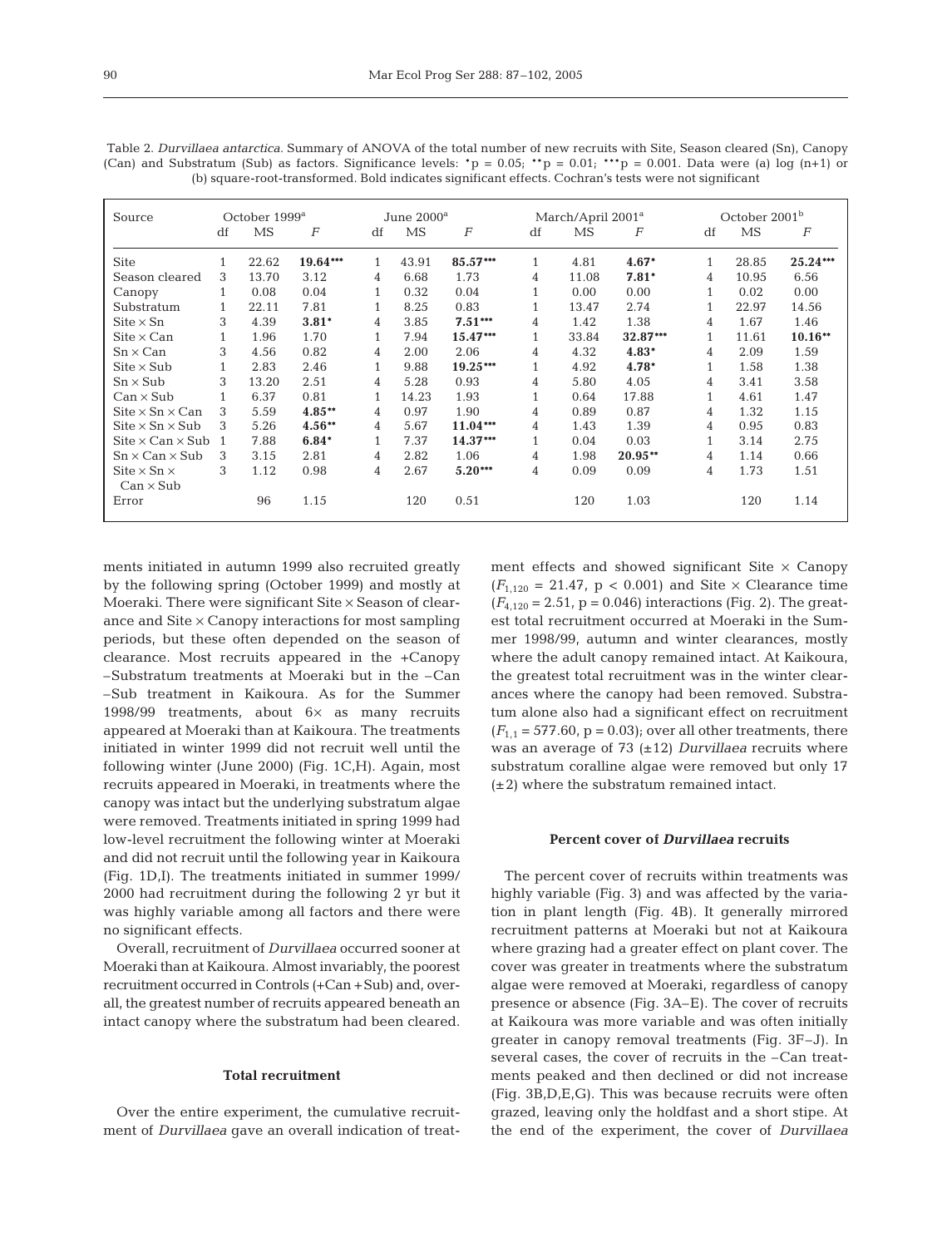

Fig. 1. *Durvillaea antarctica*. Mean number of newly appearing recruits per 0.09 m<sup>2</sup> (±1 SE) at each sampling time in the 5 initiation times in summer 1998 (A,F), autumn 1999 (B,G), winter 1999 (C,H), spring 1999 (D,I) and summer 1999 (E,J) at Moeraki and Kaikoura. Treatments are canopy intact/removed (+Can/–Can) and understorey coralline algae intact/removed (+Sub/–Sub)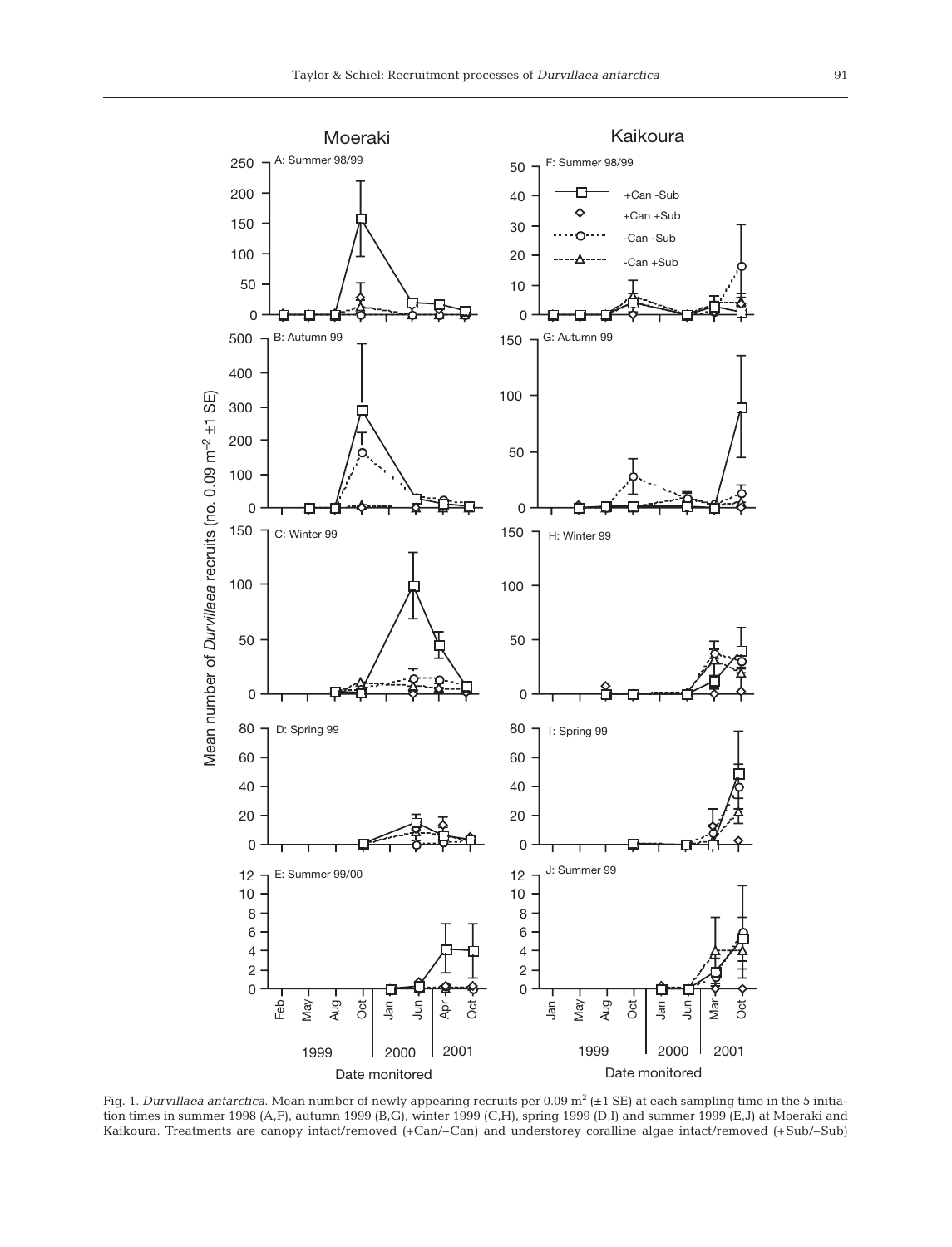

Fig. 2. *Durvillaea antarctica*. Mean total recruits per 0.09 m<sup>2</sup> in all canopy-intact and canopy-removal treatments at Kaikoura and Moeraki at each of the 5 clearance times in October 2001

recruits was minimal in the spring 1999 and summer 1999/2000 treatments, and resulted in a significant effect of season of clearance (Table 3). There was also a significant Site × Canopy interaction effect. There did not appear to be much difference within similar treatments across clearance dates at Moeraki, with the greatest cover in the +Can –Sub treatments. However, at Kaikoura the single treatment with high cover was  $-Can + Sub.$  A significant Site  $\times$  Substratum interaction effect was due to greater cover in the –Sub treatments

Table 3. *Durvillaea antarctica*. ANOVA results for percent cover of all recruits that survived to October 2001 with Site, Season (Sn), Canopy (Can) and Substratum (Sub) as factors. Significance levels:  ${}^*p = 0.05$ ;  ${}^{**}p = 0.01$ ;  ${}^{***}p = 0.001$ . Data were square-root-transformed. Bold indicates significant effects. Cochran's tests were not significant

| Source                                                 | df | MS     | F          |
|--------------------------------------------------------|----|--------|------------|
| Site                                                   | 1  | 0.32   | 0.04       |
| Season cleared                                         | 4  | 88.07  | $8.78*$    |
| Canopy                                                 | 1  | 0.15   | 0.00       |
| Substratum                                             | 1  | 99.60  | 3.39       |
| $\text{Site} \times \text{Sn}$                         | 4  | 10.03  | 1.37       |
| $\mathrm{Site} \times \mathrm{Can}$                    | 1  | 154.24 | $21.11***$ |
| $Sn \times Can$                                        | 4  | 33.54  | 4.49       |
| $\mathrm{Site} \times \mathrm{Sub}$                    | 1  | 29.39  | $4.02*$    |
| $Sn \times Sub$                                        | 4  | 28.04  | 2.08       |
| Can × Sub                                              | 1  | 24.62  | 33.02      |
| Site $\times$ Sn $\times$ Can                          | 4  | 7.47   | 1.02       |
| $\mathrm{Site} \times \mathrm{Sn} \times \mathrm{Sub}$ | 4  | 13.51  | 1.85       |
| Site $\times$ Can $\times$ Sub                         | 1  | 0.75   | 0.10       |
| $Sn \times Can \times Sub$                             | 4  | 10.30  | 1.36       |
| Site $\times$ Sn $\times$ Can $\times$ Sub             | 4  | 7.60   | 1.04       |
| Error                                                  |    | 120    | 7.31       |

at Moeraki. Overall, the quickest recovery occurred in the autumn and spring clearances at Moeraki. Summer clearances either did not recover (Fig. 3E,F,J) or took around 2 yr to reach 60 to 90% cover.

When results at the end of the experiment were pooled across all clearance times, there were 2 significant treatment effects (Fig. 4A). The greatest % cover overall occurred in the clearances performed during winter, when *Durvillaea* was reproductive  $(F_{4,4} = 12.8, p = 0.015)$ . These winter recruits covered up to 50% of the substratum in October 2001, while none of the other treatments had more than 30% cover of recruits. There was also a Site  $\times$  Canopy interaction (*F*1,119 *=* 23.99*,* p < 0.001). Recruit plants had a greater cover outside of adult canopies at Kaikoura but beneath canopies at Moeraki (Fig. 4A). The percent cover of recruits mirrored the patterns for plant length (Fig. 4B).

## *Durvillaea* **lengths**

At the end of the experiment, there were 2 significant treatment interactions involving the lengths of *Durvillaea* recruits. The highest order effect was the interaction of clearance times, substratum and canopies  $(F_{4,4} = 6.68, p = 0.046)$ . Over these factors, plants tended to be largest under adult canopies where substratum coralline algae had been initially removed (Fig. 5). Pooled data across sites showed that plants in the –Sub +Can treatments averaged from 300 to 380 mm in length in the summer 1998/99 and autumn clearances, while plants in the +Sub +Can treatments were longest in the spring clearances (Fig. 5). In canopy removal treatments, plants in the Autumn and winter treatments averaged between 100 and 320 mm. Overall, plants in the winter –Sub –Can treatments were significantly longer than the same treatments started in summer 1998/99, and summer 2000 treatments (Fig. 5; Tukey HSD,  $p < 0.05$ ). There was also a significant Site  $\times$  Canopy interaction ( $F_{1,119}$  = 27.98, p < 0.001). Plants at Kaikoura were longer outside of canopies, while those at Moeraki were longer beneath canopies (Fig. 4B; Tukey HSD,  $p < 0.05$ ).

One of the greatest sources of mortality of developing *Durvillaea* recruits was grazing by what was later identified as the butterfish *Odax pullus*. Grazed plants had distinct lunate bites, which are characteristic of this herbivorous fish. Usually, most of the lamina was grazed, leaving only the stipe. Grazing was particularly evident where adult canopies had been removed (Fig. 4C). At Kaikoura, 60% of –Can recruits were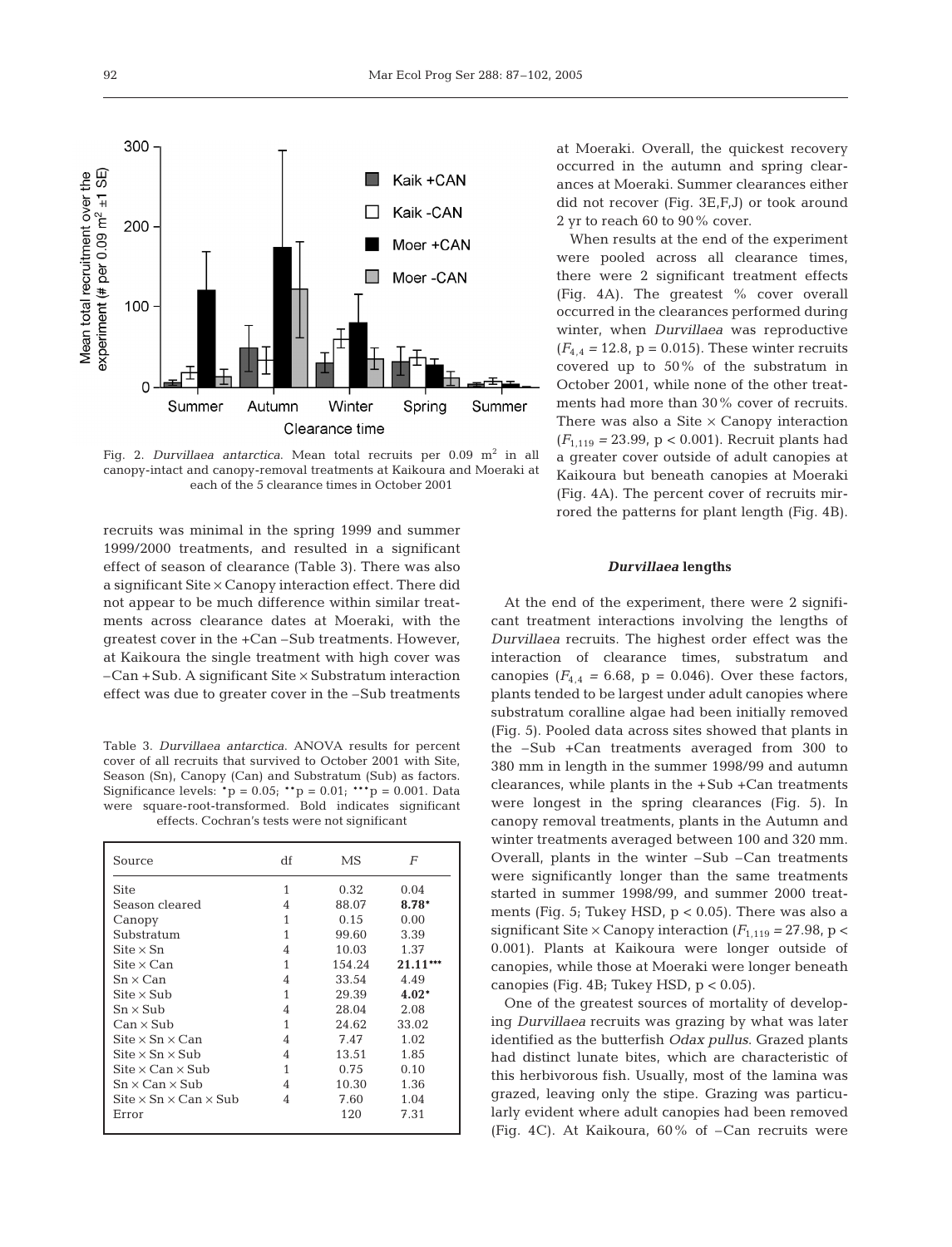

Fig. 3. *Durvillaea antarctica*. Mean percent cover (±1 SE) of recruits at each sampling time at the 5 initiation times in summer 1998 (A,F), autumn 1999 (B,G), winter 1999 (C,H), spring 1999 (D,I) and summer 1999 (E,J) at Moeraki and Kaikoura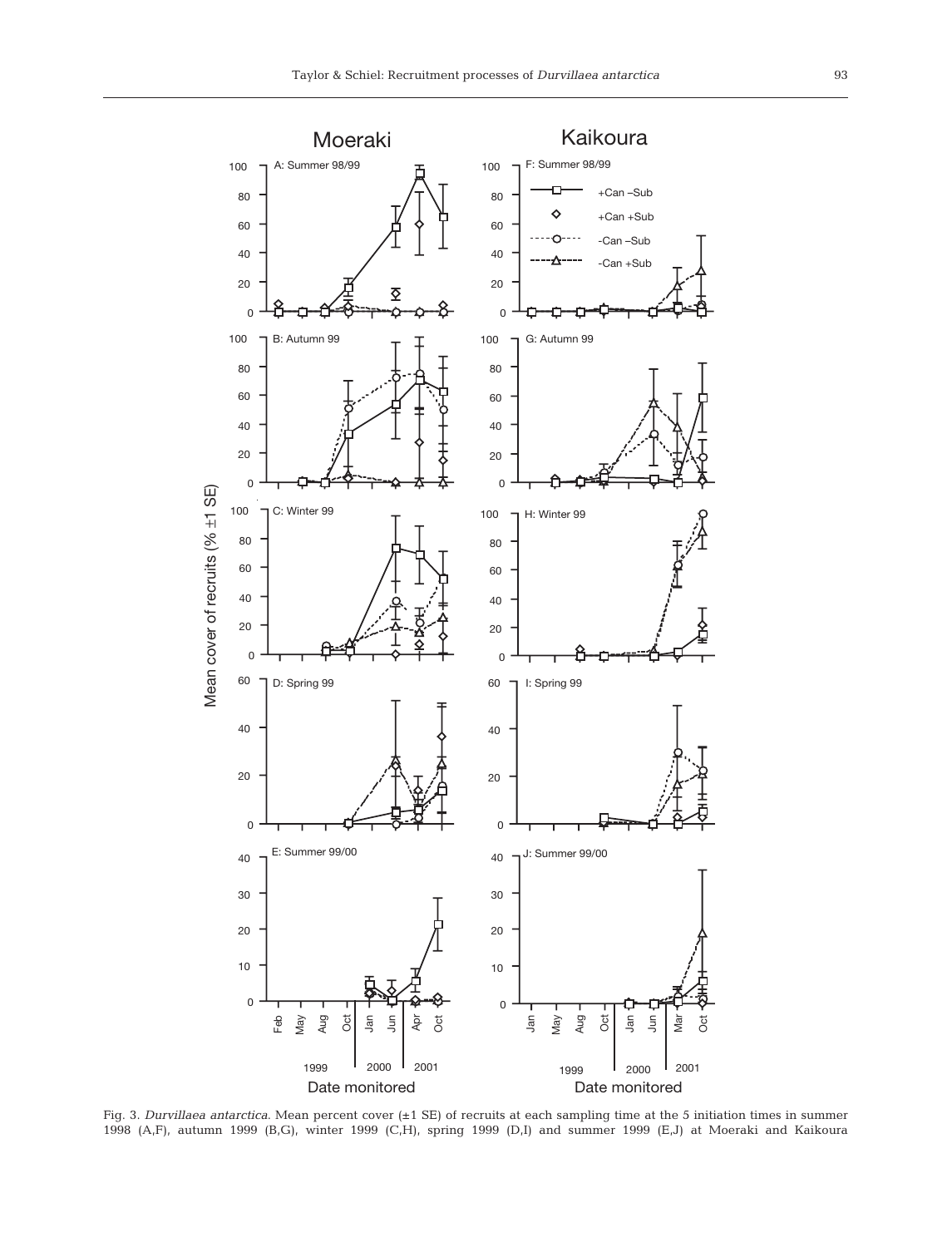

Fig. 4. *Durvillaea antarctica*. (A) Mean percent cover, (B) total length and (C) percent grazed by the butterfish *Odax pullus* for recruits (±1 SE) in canopy intact treatments and canopy removal treatments at Moeraki and Kaikoura in October 2001

grazed but only 28% at Moeraki. However, the grazing effect was relatively stronger at Moeraki. Up to 28× more plants were grazed outside than under canopies at Moeraki, but only 6× as many in Kaikoura.

#### **Understorey foliose algae**

Only a few recruits of other fucalean algae (*Carpophyllum maschalocarpum*, *Cystophora torulosa*, *Hormosira banksii*, *Xiphophora chondrophylla*) recruited



Fig. 5. *Durvillaea antarctica*. Mean total length of recruits across +/– substratum coralline algae treatments in (A) canopy-intact treatments and (B) canopy-removal treatments within the 5 clearance times in October 2001

during the experiment, and none of them survived for more that a few months. However, there was considerable recruitment and great variation in the cover of foliose red, green and brown algae across clearance times, treatments and sites (Fig. 6). In most cases, these small, non-coralline species recruited within a few months, particularly where substratum clearances were performed and regardless of whether or not the *Durvillaea* canopy was intact. This was particularly pronounced at Moeraki after the first 3 initiation times (Fig. 6A–C). An exception was the autumn 1999 treatments at Kaikoura, which had poor recruitment of foliose algae (Fig. 6G). By the end of the experiment (October 2001), however, the substratum effects were no longer evident and the treatments outside of the intact *Durvillaea* canopy had the greatest cover of algae for 3 of the 5 treatment times (Table 4). Generally, few algae recruited into controls, where the canopy and substratum were left intact.

There were differences in the mixtures of species at the 2 sites. At Kaikoura, the most frequent species were brown algae *Halopteris congesta*, *Carpophyllum maschalocarpum* and the ephemeral *Scytosiphon lomentaria*, and the red alga *Gelidium caulacantheum*. At Moeraki, there were occasionally recruits of *Macrocystis pyrifera*, *Cystophora torulosa*, *Hormosira banksii* and *Halopteris congesta*. In treatments where canopies were removed and the coralline algae were left intact on the substratum, the most common species were the red algae *Lophothamnion hirtum* and *Ballia callitricha*, and the brown *Glossophora kunthii*.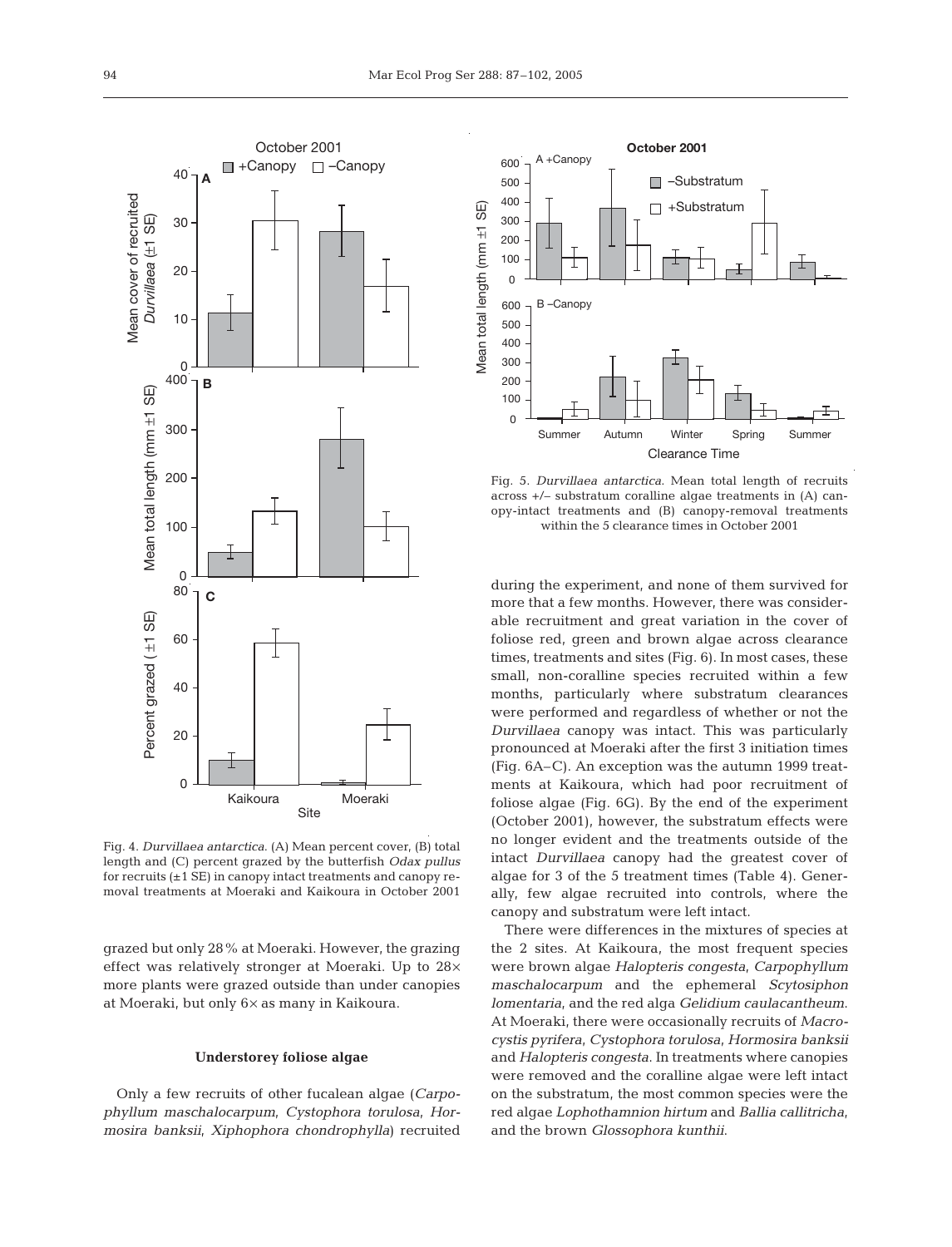| Table 4. ANOVA results for percent cover of other foliose algae, turfing coralline and encrusting coralline algae at the end of the  |
|--------------------------------------------------------------------------------------------------------------------------------------|
| experiment in October 2001 with Site, Season cleared (Sn), Canopy (Can) and Substratum (Sub) as factors. Significance levels:        |
| $p = 0.05$ ; $p = 0.01$ ; $p = 0.001$ . a: arcsin square-root-transformed data; b: log (n+1)-transformed data. Bold indicates signi- |
| ficant effects. All Cochran's tests were not significant                                                                             |

|                                                                    | Other foliose algae <sup>a</sup> |       |          |      | Turfing coralline algae <sup>a</sup> | Encrusting coralline algae <sup>b</sup> |            |  |
|--------------------------------------------------------------------|----------------------------------|-------|----------|------|--------------------------------------|-----------------------------------------|------------|--|
| Source                                                             | df                               | MS    | F        | MS   | F                                    | MS                                      | F          |  |
| <b>Site</b>                                                        |                                  | 4.17  | 3.52     | 1.46 | $25.01***$                           | 1.58                                    | $34.37***$ |  |
| Season cleared                                                     | 4                                | 2.90  | 2.82     | 0.59 | 2.42                                 | 0.27                                    | 0.93       |  |
| Canopy                                                             |                                  | 85.12 | 220.22*  | 1.21 | 2.32                                 | 5.13                                    | 10.90      |  |
| Substratum                                                         |                                  | 3.75  | 0.27     | 0.55 | 0.86                                 | 0.04                                    | 0.15       |  |
| $\mathrm{Site} \times \mathrm{Sn}$                                 | 4                                | 1.03  | 0.87     | 0.24 | $4.17**$                             | 0.29                                    | $6.24***$  |  |
| $\mathrm{Site} \times \mathrm{Can}$                                |                                  | 0.39  | 0.33     | 0.52 | $8.94**$                             | 0.47                                    | $10.24**$  |  |
| $Sn \times Can$                                                    | 4                                | 3.59  | 4.41     | 0.19 | 1.28                                 | 0.08                                    | 2.18       |  |
| $\text{Site} \times \text{Sub}$                                    |                                  | 14.13 | 11.95*** | 0.63 | $10.87**$                            | 0.30                                    | $6.44*$    |  |
| $Sn \times Sub$                                                    | 4                                | 0.52  | 0.38     | 0.38 | 4.37                                 | 0.14                                    | 4.85       |  |
| $Can \times Sub$                                                   |                                  | 0.28  | 0.04     | 0.93 | 112.45                               | 0.05                                    | 1.10       |  |
| $\text{Site} \times \text{Sn} \times \text{Can}$                   | 4                                | 0.81  | 0.69     | 0.14 | $2.48*$                              | 0.04                                    | 0.80       |  |
| $\text{Site} \times \text{Sn} \times \text{Sub}$                   | 4                                | 1.39  | 1.17     | 0.09 | 1.50                                 | 0.03                                    | 0.62       |  |
| $\text{Site} \times \text{Can} \times \text{Sub}$                  |                                  | 7.37  | $6.23*$  | 0.01 | 0.14                                 | 0.05                                    | 1.00       |  |
| $Sn \times Can \times Sub$                                         | 4                                | 0.70  | 0.43     | 0.02 | 0.68                                 | 0.08                                    | 2.91       |  |
| $\text{Site} \times \text{Sn} \times \text{Can} \times \text{Sub}$ | $\overline{4}$                   | 1.62  | 1.37     | 0.02 | 0.38                                 | 0.03                                    | 0.62       |  |
| Error                                                              |                                  | 120   | 1.18     |      | 0.06                                 |                                         | 0.05       |  |

## **Turfing coralline algae**

The cover of turfing coralline algae (*Corallina officinalis*, *Jania* spp., *Haliptilon roseum*) generally recovered slowly after initial substratum clearances, although this tended to vary between sites (Fig. 7, Table 4). Moeraki had a greater initial cover of turfing coralline algae ranging from 30 to 60%, compared to <20% at Kaikoura. Where the canopy was cleared (–Can –Sub), the turfing corallines grew back within several months. In all cases at Moeraki, the greatest cover at the end of the experiment occurred in the treatments where *Durvillaea* canopies were removed but the coralline substratum was left intact. At Kaikoura, however, the results were far more variable. Generally, the recovery of turfing corallines did not depend on the presence or absence of an intact *D. antarctica* canopy, but several canopy removal treatments had increased cover of turfing corallines by the end of the experiment. By October 2001, the substratum treatments were still readily discerned at Moeraki but not at Kaikoura, where the overall cover was less.

## **Encrusting coralline algae**

Encrusting coralline *Lithothamnion* spp. recovered slowly after the initial substratum clearances although, again, this varied between sites and clearance times (Fig. 8, Table 4). Generally, Kaikoura had a greater initial cover of encrusting coralline algae ranging from 70 to 90%, compared to 45 to 80% at

Moeraki. In all clearances, the removal of the *Durvillaea* canopy resulted in a decrease in encrusting coralline algae (Fig. 7A–J). Encrusting corallines generally recovered best in the treatment where the *Durvillaea* canopy was left intact. Where the adult canopy was removed, there was an initial burn-off of the exposed corallines. The later decrease seen in many treatments was due to the expansion of turfing corallines. There was poor recovery in the treatments initiated in summer 1999/2000.

## **DISCUSSION**

The ability of *Durvillaea antarctica* to recruit beneath adult canopies has important implications for its self-replacement capabilities and the structure of understorey communities. Few other large brown algae and no filter-feeding assemblages recruited into any of the treatments, despite spanning the reproductive and settlement periods of all species. The effects of underlying coralline algae were complex but over time, across treatments, there was a strong negative effect of these species on recruitment. Due to its relatively discrete reproductive period, the time of clearance affected the ability of *D. antarctica* to successfully re-capture space. Initial recruitment was greatest in winter treatments when *D. antarctica* is reproductive. These results have important implications for understanding the recovery of populations of this habitatforming alga following natural disturbances and harvesting.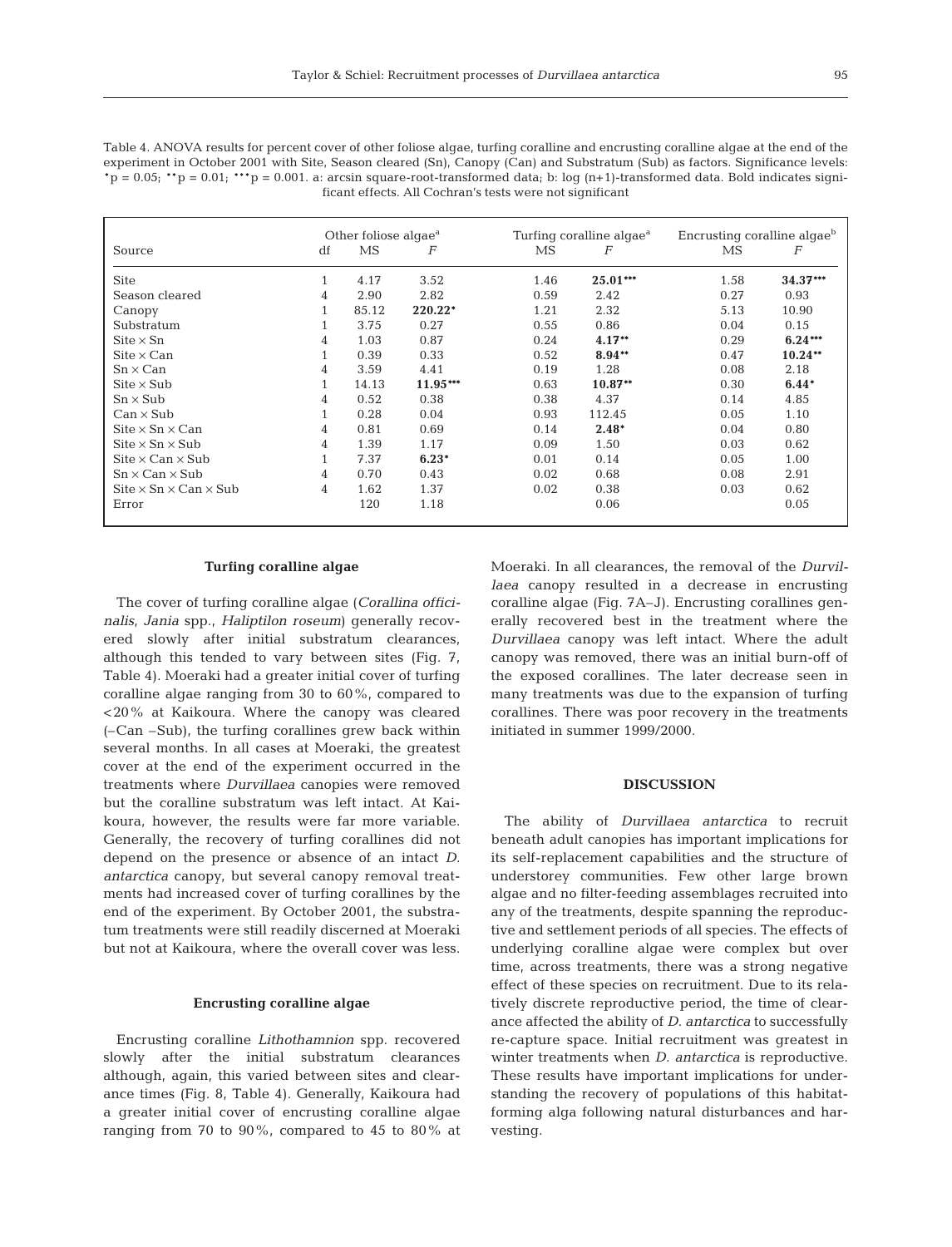

Fig. 6. Mean cover of all noncoralline algae per  $0.09 \text{ m}^2$  ( $\pm 1 \text{ SE}$ ) (includes all other foliose brown, red and green algae) at each sampling time at the 5 initiation times in summer 1998 (A,F), autumn 1999 (B,G), winter 1999 (C,H), spring 1999 (D,I) and summer 1999 (E,J) at Moeraki and Kaikoura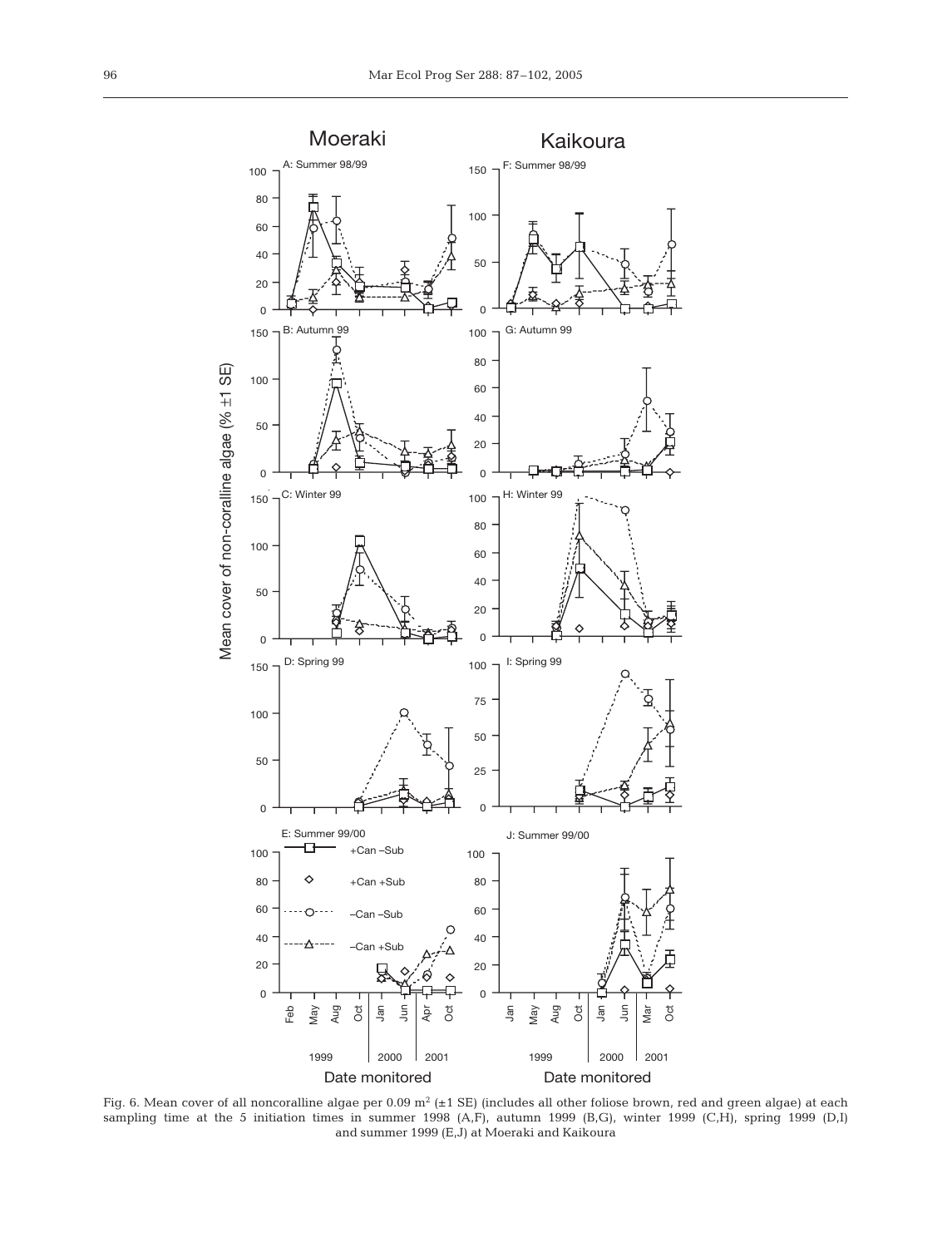

Fig. 7. Mean percent cover of all turfing coralline algae (±1 SE) at each sampling time at the 5 initiation times in summer 1998 (A,F), autumn 1999 (B,G), winter 1999 (C,H), spring 1999 (D,I) and summer 1999 (E,J) at Moeraki and Kaikoura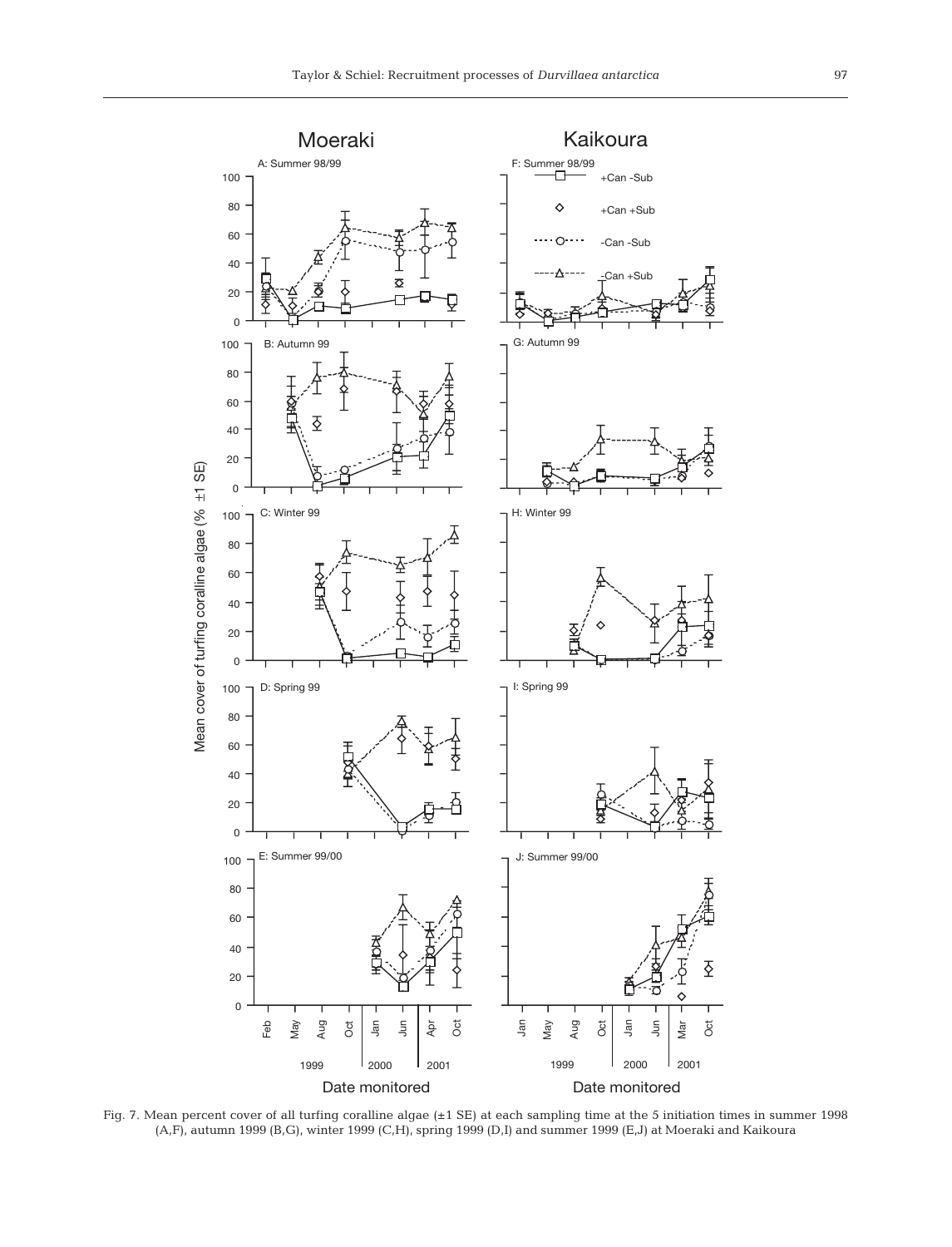

Fig. 8. Mean percent cover of encrusting coralline algae (±1 SE) at each sampling time at the 5 initiation times in summer 1998 (A,F), autumn 1999 (B,G), winter 1999 (C,H), spring 1999 (D,I) and summer 1999 (E,J) at Moeraki and Kaikoura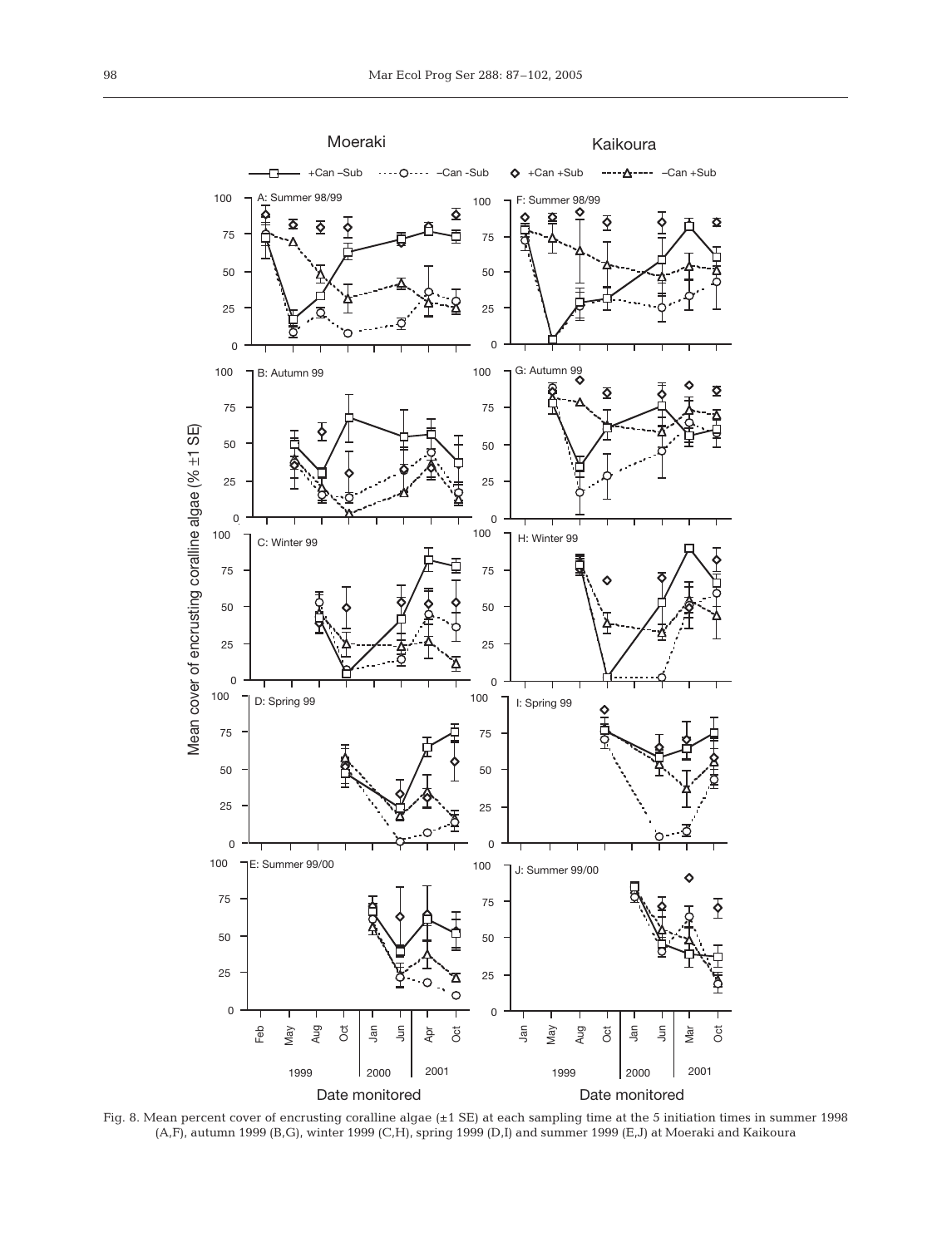#### **Intra-specific interactions**

The process of self-replacement varies between species of large brown algae (Chapman 1986, Schiel 1988, Santelices 1990b). A common feature of this ecologically important process is a tendency for greatest recruitment to occur immediately outside adult canopies. Surprisingly, we found that *Durvillaea antarctica* recruitment can occur directly under adult canopies, particularly if coralline algae were removed. However, there were differences between sites in the canopy and substratum effects. Between-site differences in substratum heterogeneity and rock type may have been responsible for these differences. The broken mudstone reef at Kaikoura may have provided more opportunities for recruits to survive outside adult canopies despite fish grazing effects.

That *Durvillaea antarctica* recruitment occurred under adult canopies is contrary to many studies of large brown algae but, in this high-energy environment, it may be an effective strategy for self-replacement outside usual recruitment times. In central Chile, recruitment has been stated to occur all year round (Santelices et al. 1980, Santelices 1990a,b). It is possible that these observations resulted from small fugitive recruits from beneath adult canopies remaining when canopies were removed by storms. As adult plants are frequently removed by storm events (Hay 1977, Santelices et al. 1980), the presence of small fugitive recruits under canopies could ensure immediate recovery of populations despite reproduction only occurring in discrete periods.

The overall poor growth and survival under canopies, however, suggests the habitat is suboptimal for recruitment. In the subtidal zone, factors such as shading, and possibly nutrient depletion, have been shown to inhibit intra- and interspecific recruitment under adult canopies (Kennelly 1983, 1987 Dayton et al. 1984, Reed & Foster 1984, Schiel 1988, Clark et al. 2004). However, the canopy effects on algal recruitment vary with species and some large brown algae are capable of recruiting into low-light, sub-canopy habitats (Clark et al. 2004). Schiel (1981), for example, found that the subtidal fucoid *Landsburgia quercifolia* (Hooker et Harvey) Harvey was able to recruit under adult canopies of *Ecklonia radiata* (C. Agardh) in NE New Zealand.

Rather than any particular facility to withstand lowlight situations, the ability of *Durvillaea antarctica* to recruit under canopies is probably related to interholdfast distances and escapes from whiplash effects of adult canopies (cf. Santelices & Ojeda 1984). Sweeping and whiplash effects of adult canopies can greatly affect recruitment of large brown algae in the turbulent intertidal environment (Santelices & Ojeda 1984). In central Chile, Santelices & Ojeda (1984) showed that recruitment of the large brown alga *Lessonia nigrescens* was most likely to occur in an optimal canopy gap size large enough to reduce the sweeping and whiplash effects of adults, but small enough to prevent grazing by sea urchins. In the case of *Durvillaea antarctica*, the erect stipe of adults may elevate the blades enough to allow an area close to the holdfast where whiplash effects may not be so great.

## **Interspecific interactions**

In general, recruitment of *Durvillaea antarctica* was greater in treatments where understorey coralline algae had been removed, regardless of canopy treatment. The relationship between recruitment of large perennial algae and coralline algae can be complex and variable. Encrusting coralline algae appear to inhibit recruitment of other algae through sloughing of epithallial cells (Johnson & Mann 1986, Vadas et al. 1992, Camus 1994). For example, Camus (1994) suggested that, through the shedding of epithallial cells, encrusting corallines reduced the recruitment of *Lessonia nigrescens* in central Chile. In another example, Worm & Chapman (1996) found that the recruitment of *Fucus evanescens* was inhibited by the crustose alga *Chondrus crispus* Stackhouse that prevented successful attachment of young plants. However, turfing coralline algae have been shown to facilitate the recruitment of several species of fucoid algae (Brawley & Johnson 1991, 1993, Benedetti-Cecchi & Cinelli 1992). For example, using agarose beads, Brawley & Johnson (1991) found that the microhabitat provided by turfing corallines provided protection from desiccation for zygotes of *Pelvetia fastigiata*.

Turfing coralline algae are often among the first species to colonise disturbed areas in lower intertidal zones (Hay 1981, Menge et al. 1993). At both Moeraki and Kaikoura, cover of turfing corallines increased once *Durvillaea antarctica* canopies were removed, probably due to a reduction in whiplash effects. Other studies have shown that macroalgal canopies can maintain and facilitate encrusting coralline habitat, while inhibiting turfing coralline algae (Connell 2003a,b). For example, in a recent study in south Australia, Melville & Connell (2001), using reciprocal transplants of turf and encrusting coralline boulders, found that *Ecklonia radiata* canopies, rather than simply co-occurring with encrusting coralline algae, actually facilitated its growth and survival by inhibiting turfing coralline algae.

Few other species of large brown algae recruited into canopy removal treatments and those that did, disappeared soon after recruitment of *Durvillaea antarc-*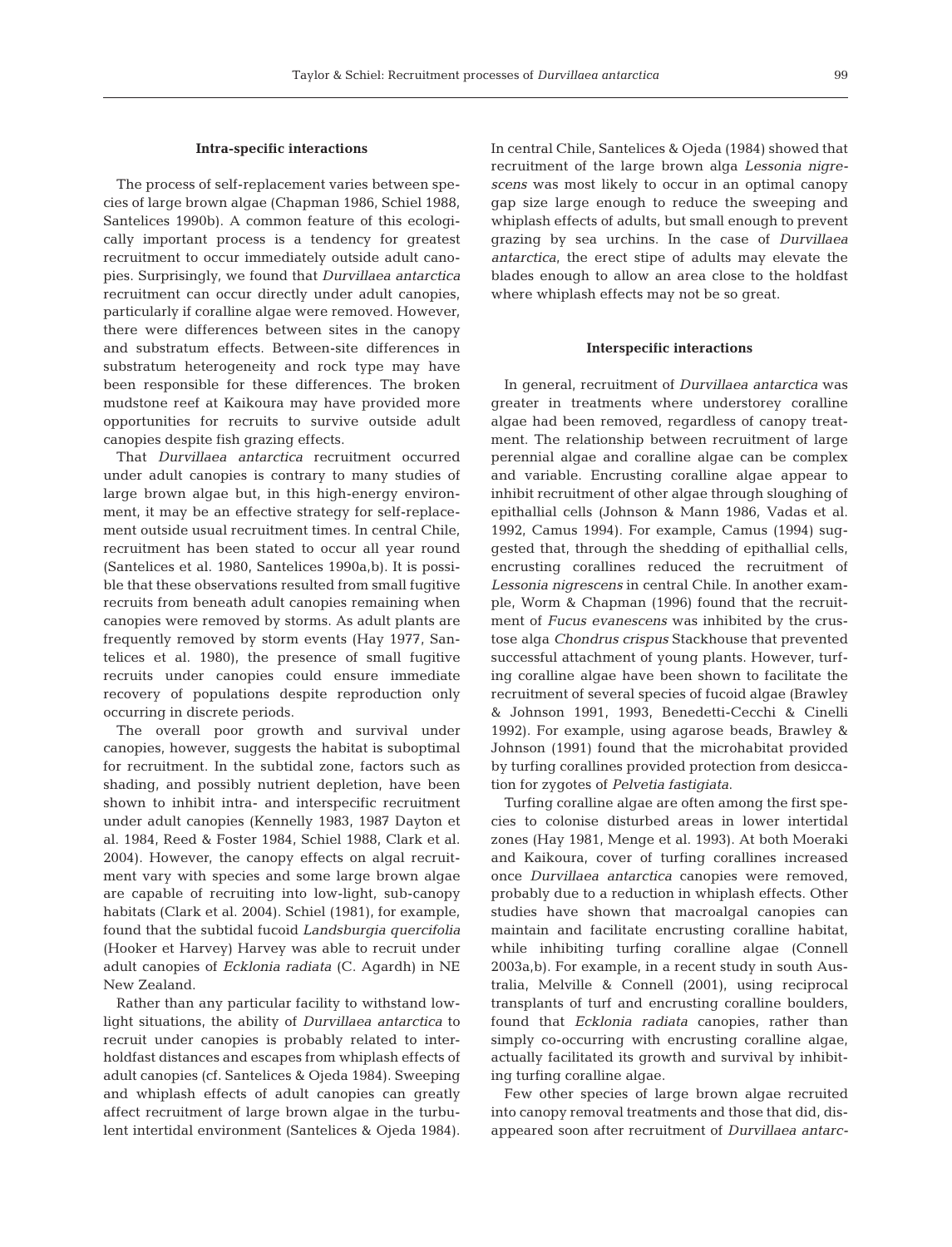*tica*. Recruitment of algae into disturbed intertidal areas is largely determined by clearance time, size of clearance, grazing, the dispersal and reproductive characteristics of the algal species and growth (Paine 1984, Sousa 1984, Schiel 1988, Farrell 1989, Menge et al. 1993, Kim & DeWreede 1996, McCook & Chapman 1997). We found that other species of foliose algae were more likely to recruit into treatments in which *D. antarctica* canopies had been removed and were initiated outside the winter reproductive period of *D. antarctica*.

The recruitment of other algae into canopy clearance areas was closely related to the proximity of other algal habitats and may be related to the dispersal abilities of surrounding species. The fucoid algae that surround *Durvillaea* habitats are relatively poor dispersers due to their relatively large egg sizes (Clayton 1990, 1992, Chapman 1995). Consequently, zygotes rarely settle more than a few meters from adult plants (D.I.T. unpubl. data). Moreover, the ability of fucoid species to stick quickly and remain attached in wave-exposed situations can vary between species. For example, Taylor & Schiel (2003) found that the fucoid algae *Cystophora torulosa* and *Hormosira banksii* took longer to attach and had poorer survival across wave exposures than *D. antarctica*.

At Moeraki, large beds of *Cystophora torulosa*, *Hormosira banksii* and *Xiphophora chondrophylla* on the periphery of the *Durvillaea antarctica* habitat resulted in the recruitment of small plants of these species into turf-covered canopy clearance treatments, which disappeared quickly as *D. antarctica* recruited. At Kaikoura, other species such as *Carpophyllum maschalocarpum* and *Halopteris congesta* were more abundant on the edge of *D. antarctica* canopies, and a small number of plants recruited into the same treatments but eventually disappeared following recruitment of *D. antarctica*.

Ephemeral algae and diatomaceous films were the first species to colonise coralline removal treatments. In this study, no immediate effects of ephemeral algae on the recruitment of *Durvillaea antarctica* were found. Hay (1979) documented similar results in a limpet removal experiment in Kaikoura. He found *D. antarctica* quickly recruited into areas dominated by ephemeral algae if limpets were removed during the *D. antarcticas* reproductive season, even though limpet removals were above the usual distribution of *D. antarctica*. These results are in contrast to those of several studies of algal succession in the higher intertidal zone where recruitment of fucoid algae is often suppressed by ephemeral algae, slowing succession (Lubchenco & Menge 1978, Underwood & Jernakoff 1981, Hawkins & Hartnoll 1983, Cubit 1984, Kim 1997). For example, Kim (1997) found recruitment of *Fucus* *gardneri* Silva, in the upper intertidal zone in British Columbia, was slowed when limpet grazers were excluded and a cover of ephemeral algae dominated.

The effects of invertebrate grazers that inhabit *Durvillaea antarctica* holdfasts and geniculate coralline assemblages were not examined in this study. Molluscan grazers are abundant under *D. antarctica* holdfasts. For example, Edgar & Burton (2000) found 23 macro-invertebrate taxa, many of which were herbivorous limpets and chitons, under holdfasts on the subantarctic Heard Island off Australia. An alternative explanation for the lack of recruitment of other species of large brown algae into treatments could be that such grazers selectively removed these species. Furthermore, it is also possible that a release from grazing by the suites of micro-grazers that inhabit turfing coralline assemblages (Duffy & Hay 2000), might also explain the greater recruitment of *D. antarctica* into coralline removal treatments and possibly some of the between-site differences.

We observed that post-recruitment mortality of *Durvillaea antarctica* was greatly affected by the grazing effects of the herbivorous fish *Odax pullus*. In some cases, *D. antarctica* canopies appeared to afford some protection from fish grazing and possibly desiccation, but in most treatments, the great number of recruits ensured that 1 or 2 plants reached what appeared to be a size refuge from grazing.

Many *Durvillaea antarctica* recruits from outside adult canopies had some evidence of fish grazing (lunate bite marks along the margin of the lamina) and plants were regularly grazed back to stipes. This resulted, in most cases, in the eventual death of the recruits (D.I.T. pers. obs.). In some cases, plants regrew from the remaining blade on the margin of the fish bite marks. Hay (1977) also documented similar growth patterns of *Durvillaea* recruits from Otago and Kaikoura in southern New Zealand following butterfish grazing. In their example of harvesting effects, Hay & South (1981) showed that if fronds were pruned above the holdfast, plants recovered to only 32% of pre-harvest biomass after 15 mo. However, in central Chile, Santelices et al. (1980) found that *D. antarctica* lacked the ability to regenerate from storm-damaged stipes.

While there are several examples of invertebrate grazers controlling algal abundance in the lower tidal zones (Sousa et al. 1981, Choat & Schiel 1982, Andrew & Underwood 1989, Jones & Andrew 1990, Andrew 1993), there are very few examples of herbivorous fish controlling the abundance of intertidal algae in temperate climates. The majority of examples are from subtidal studies. For example, in the Mediterranean sublittoral, Sala & Boudouresque (1997) found that experimental reduction of fish grazing led to dramatic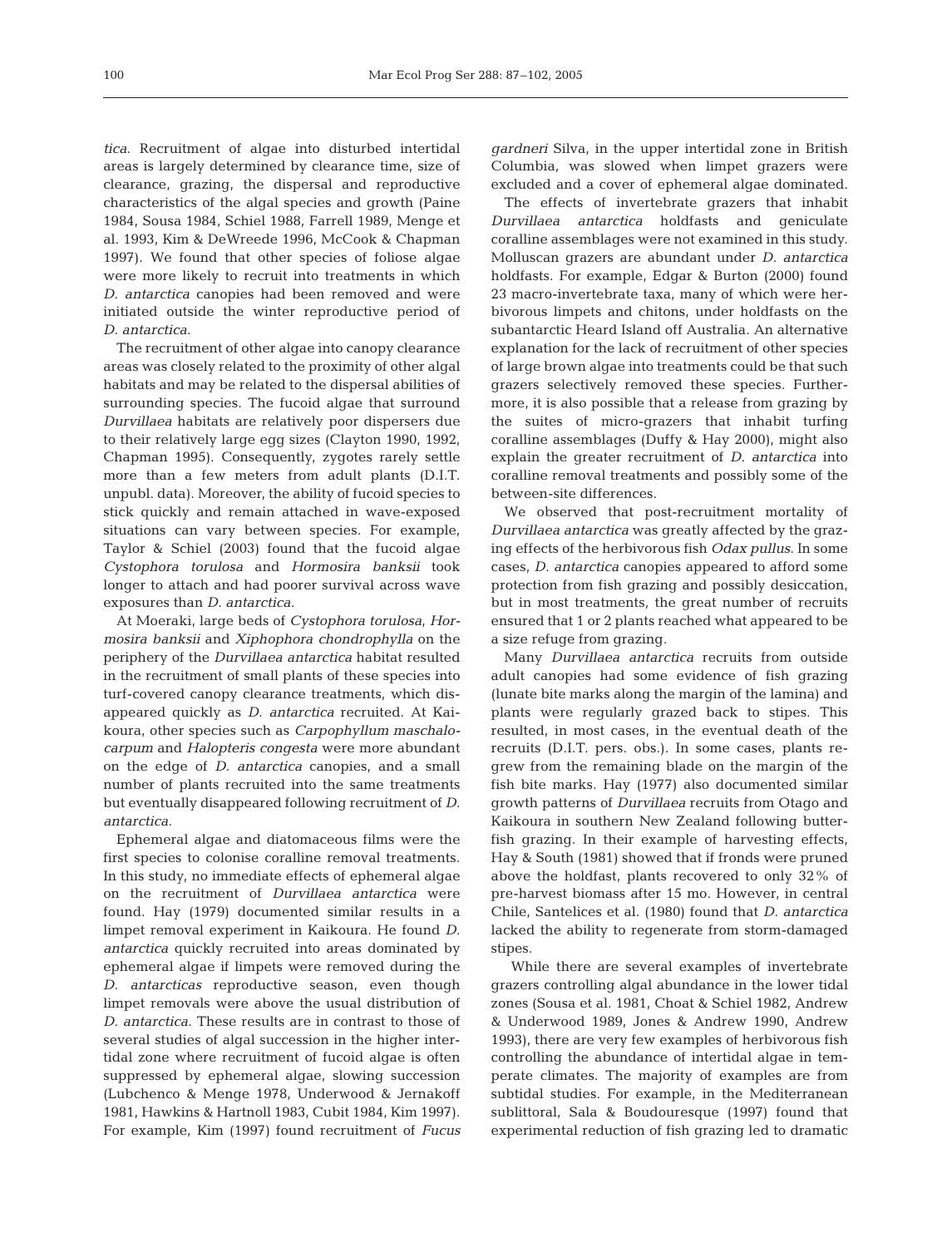changes in algal community structure, with significant increases in the abundance of fleshy erect algae. In *Ecklonia radiata* forests in New South Wales, Andrew & Jones (1990) describe the formation of patches by *Odax cyanomelas*. They found that, during spring, adult female *O. cyanomelas* cleared patches of adult *Ecklonia* near territorial males creating single age cohorts in patches. This is in contrast to the effects of *Odax pullus* in our study, where grazing occurred all year round during calm periods and mainly on recruit stages.

In general, examples of fishes controlling intertidal algal abundance are not common in the literature. However, Ojeda & Munoz (1999) provided an experimental example of fish grazing determining algal abundance in a temperate intertidal environment on the coast of central Chile. Their results show that grazing by the herbivorous fish *Scartichthys viridis* had significant effects on the algal community structure in the mid-intertidal zone by reducing the cover of the green alga *Ulva rigida* and the red alga *Gelidium chilense*. No examples of fish controlling intertidal brown algae abundance could be found in the literature.

#### **Summary**

Overall, *Durvillaea antarctica* appears to dominate these highly disturbed environments by arriving and recruiting in great numbers near adult canopies. We found that this is most likely to occur when free space occurs during winter and, because of winter storms, this is the time when free space is most readily available. The whiplash effects of *D. antarctica* canopies appears to modify the understorey community by suppressing understorey turfing coralline algae and excluding all other species of large brown algae.

*Acknowledgements*. We thank the Foundation for Research, Science and Technology, the Andrew Mellon Foundation and NIWA (The National Institute for Water and Atmospheric Research) for support of this research. We also thank 3 anonymous reviewers for their constructive comments. As always, the Marine Ecology Research Group provided invaluable field assistance, camaraderie and constructive criticism.

## LITERATURE CITED

- Andrew NL (1993) Spatial heterogeneity, sea urchin grazing, and habitat structure on reefs in temperate Australia. Ecology 74:292–302
- Andrew NL, Jones GP (1990) Patch formation by herbivorous fish in a temperate Australian kelp forest. Oecologia 85: 57–68
- Andrew NL, Underwood AJ (1989) Patterns of abundance of the sea urchin *Centrostephanus rodgersii* (Agassiz) on the central coast of New South Wales, Australia. J Exp Mar Biol Ecol 131:61–80
- Benedetti-Cecchi L, Cinelli F (1992) Effects of canopy cover, herbivores and substratum type on patterns of *Cystoseira* spp. settlement and recruitment in littoral rockpools. Mar Ecol Prog Ser 90:183–191
- Brawley SH, Johnson LE (1991) Survival of fucoid embryos in the intertidal zone depends upon developmental stage and microhabitat. J Phycol 27:179–186
- Brawley SH, Johnson LE (1993) Predicting dessication stress in microscopic organisms: the use of agarose beads to determine evaporation within and between intertidal microhabitats. J Phycol 29:528–535
- Camus P (1994) Recruitment of the intertidal kelp *Lessonia nigrescens* Bory in northern Chile: successional constraints and opportunities. J Exp Mar Biol Ecol 184: 171–181
- Chapman ARO (1986) Population and community ecology of seaweeds. Adv Mar Biol 23:1–161
- Chapman ARO (1995) Functional ecology of fucoid algae: twenty-three years of progress. Phycologia 34:1–32
- Choat JH, Schiel DR (1982) Patterns of distribution and abundance of large brown algae and invertebrate herbivores in subtidal regions of northern New Zealand. J Exp Mar Biol Ecol 60:129–162
- Clark RP, Edwards MS, Foster MS (2004) Effects of shade from multiple kelp canopies on an understorey algal assemblage. Mar Ecol Prog Ser 267:107–119
- Clayton MN (1990) The adaptive significance of life history characters in selected orders of marine brown macroalgae. Aust J Ecol 15:430–452
- Clayton MN (1992) Propagules of marine macroalgae: structure and development. Br Phycol J 27:219–232
- Connell SD (2003a) The monopolization of understorey habitat by subtidal encrusting coralline algae: a test of the combined effects of canopy-mediated light and sedimentation. Mar Biol 142:1065–1071
- Connell SD (2003b) Negative effects overpower the positive of kelp to exclude invertebrates from the understorey. Oecologia 137:97–103
- Cubit JD (1984) Herbivory and the seasonal abundance of algae on a high intertidal rocky shore. Ecology 65: 1904–1917
- Dayton PK, Currie V, Gerrodette T, Keller BD, Rosenthal R, Ven Tresca D (1984) Patch dynamics and stability of some Californian kelp communities. Ecol Monogr 54:253–289
- Duffy JE, Hay ME (2000) Strong impacts of grazing amphipods on the organization of a benthic community. Ecol Monogr 70:237–263
- Edgar GJ, Burton HR (2000) The biogeography of shallowwater macrofauna at Heard Island. Pap Proc R Soc Tasman 133:23–26
- Farrell TM (1989) Succession in a rocky intertidal community: the importance of disturbance size and position within a disturbed patch. J Exp Mar Biol Ecol 128:57–73
- Foster MS, Schiel DR (1987) Kelp communities and sea otters: keystone species of just another brick in the wall? Ecol Stud 65:247
- Hawkins SJ, Hartnoll RG (1983) Grazing of intertidal algae by marine invertebrates. Oceanogr Mar Biol Annu Rev 21: 195–282
- Hay CH (1977) A biological study of *Durvillaea antarctica* (Chamisso) Hariot and *D. willana* Lindauer in New Zealand. University of Canterbury, Christchurch
- Hay CH (1979) Some factors affecting the upper limit of the southern bull kelp *Durvillaea antarctica* (Chamisso) Hariot on 2 New Zealand shores. J R Soc NZ 9:279–289
- Hay CH, South GR (1979) Experimental ecology with particular reference to proposed commercial harvesting of